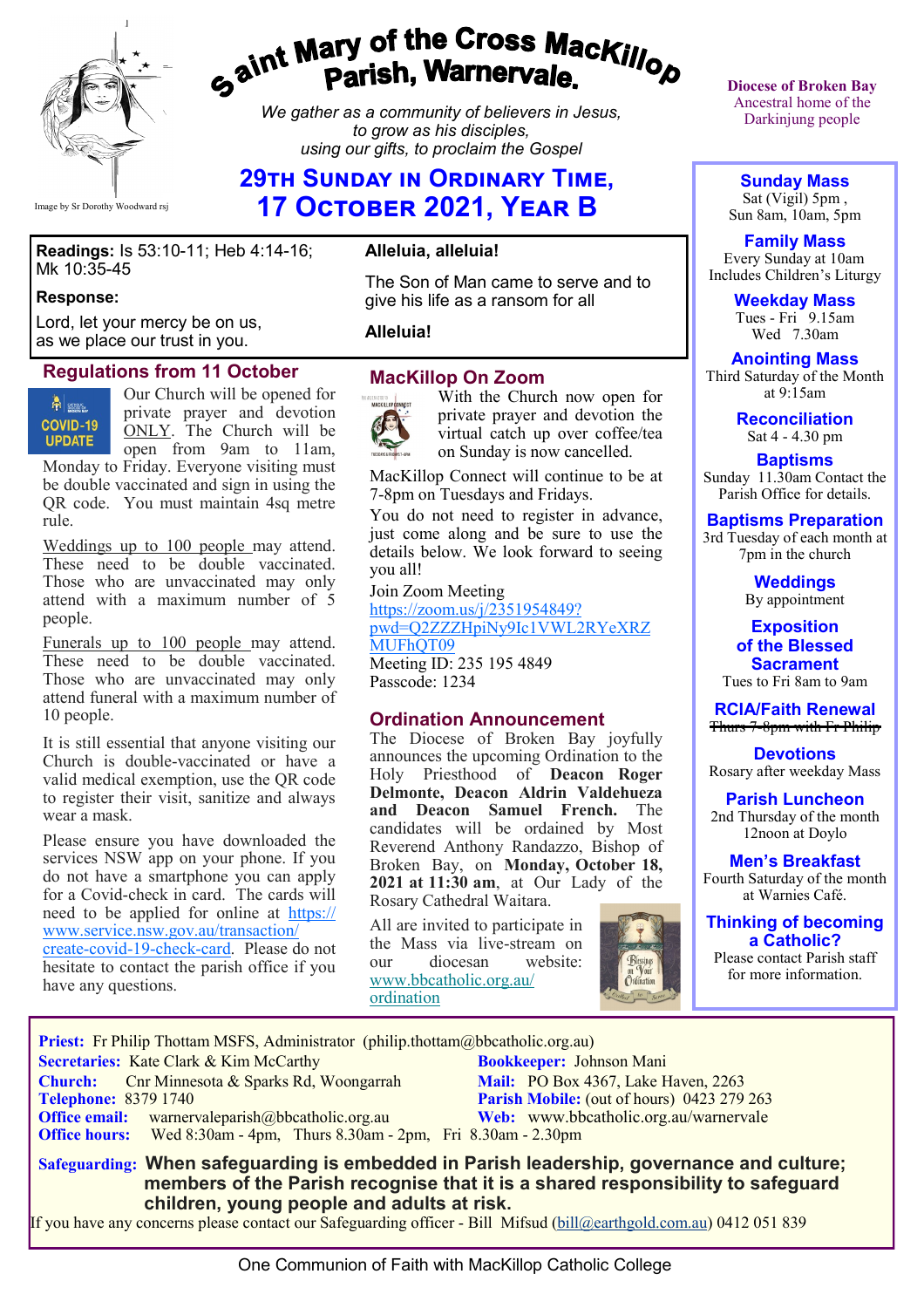#### **Social Justice**

#### **Some Theological Foundations (Continued)**

God respects the freedom in which we are made and holds all things in love, even though we may fail to love creation itself.

The more we recognise this Divine presence the more we uncover the sacramentality of creation. The universe is infused with the love of God, and we are immersed in a world that continues to reveal the presence of the Divine Word. The psalms rejoice in the Divine artisan: "I look upon the heavens, made by your fingers, at the moon and the stars you set in place (Ps. 8: 3). The saints appreciate it in song and prayer. St. Francis sings, "Praised be You, my Lord, through our Sister Mother Earth, who sustains and governs us, and who produces varied fruits with coloured flowers and herbs".

The liturgy takes up this underlying sacramentality in all things as it uses water, wheat, grape, oil, music, smell, and touch to transform us into a new creation. The blessing tradition of the liturgy enables us to recognise the paradoxes of material degradation and human sin within creation, reminding us that Christ is the centre of all goodness. Within the realm of created things, we humans carry a sacramental taste of Christ. Jesus teaches that to care for one of the least is to care for Him. (Mt. 25: 40)

This invites two responses from us:

- Wonder and amazement at the beauty of creation and encounter;
- Ongoing conversion to transform our outlook and actions to be in accord with God's loving presence in all reality, to be attentive to the beauty in all things, to recognise Christ in the stranger, and to hear and respond to the cry of the earth.

**If you wish to come to our meetings please email Chris Firmstone on chrisfirmstone@gmail.com.**

*Social Justice Committee Warnervale Catholic Church*  holic Social Just **[www.marymackillopsocialjustice.wordp](http://www.marymackillopsocialjustice.wordpress.com) ress[.com](http://www.marymackillopsocialjustice.wordpress.com)**

#### **Baptism Information Evening First Reconciliation & First Holy Communion**

Preparation for Sacraments have all been postponed. Once we receive clearance from the Diocese will post relevant dates and information of when our sacraments will resume. Please check this bulletin and our Facebook page.

#### **Pope Francis' Prayer Intention for October Missionary Disciples**

We pray that, every Baptised

person be engaged in evangelization, available to the mission, by being witnesses of a life that has the flavour of the Gospel.

#### **Fr George Rossman—RIP**



On Sunday morning 10th October Fr George Rossman passed away peacefully at McQuoin Park Aged Care Facility

in Waitara. Fr George Rossman, a priest of the Prelature of Opus Dei, who has been residing in the Diocese of Broken Bay since he arrived in 2003.

#### **New Account Details**

Since we are no longer having collections each Sunday, we need help with our parish finances. If you wish to assist, you can contribute directly to the parish account:

**Warnervale Parish BSB: 062 784, A/C: 100005628** Add your surname and if you have an envelope include the number **as reference** e.g., Smith 21. Otherwise you can write 'donation' or surname PWBB.

#### **Got Your Wedding Plans Under control?**



How prepared are you for marriage? Engaged Encounter provides you with deeper insights into each other and into married life. We give you a chance

to spend time together to strengthen and enrich your relationship. For further information visit our web site: [www.engagedencounter.org.au](https://bbcatholic.us8.list-manage.com/track/click?u=466af249e088db70ab864d088&id=105257419f&e=e312df0f80)

#### **This Week**

**Monday 18 October St Luke** 9:15am Mass

**Tuesday 19 October** <del>9:15am Mass</del>

**Wednesday 20 October** 7:30 am Mass 9:15am Mass

**Thursday 21 October** <del>9:15am Mass</del>

**Friday 22 October** 9:15am Mass

**Saturday 23 October** 4pm Reconciliation 5<sub>pm</sub> Mass

**Sunday 24 October** 8am Mass **9:15am Livestreaming Mass**  10am Mass 5pm Mass

#### **Return and Earn**



*During lockdown we raised \$454.40* Please remember containers

are to be empty of liquid; not crushed or broken and *must display 10c refund logo for scanning.*

Thank you to Steve Rolls and Michael Goodway for taking the containers to station for recycling.

### **Evangelisation Challenge**

This month we ask parishioners to: *Tell a friend or family member one thing you remembered form the sermon this weekend.*

## **Coronavirus restrictions**

**All public Masses have been suspended** until 80% vaccination rates. The obligation to attend Sunday Mass remains lifted during the Stay at Home Order.

The **Church is closed** to the public and will only be available for private prayer from 11th October from 9am to 11am Monday—Friday..

**Baptism** have been postponed until after 80% vaccination rates.

**Weddings and Funerals** maybe celebrated for up to 100 people. These need to be vaccinated .

Please remember to always use the QR code when entering the Church.

Please remember our sick: Anne Firmstone, Con Pantos, Terence McBride, Allan Curtis, Jim Swanson, Finn McConnon, Justin Lonergan, Cara De Guzman, Olga White.

Deceased/Anniversary: Fr George Rossman, Christine Casey, Doris Attard, Fr Eugene McCaffrey OCD, David Caire, Ken White, Joan Firmstone, Terry Quinnell, Deborah Dickerson, Anthony Attard, George Radacic.

Mass Intentions: Peter Walsh, Frank Walsh, Hector Serpes, Brandi & Jessica Lozario, George & Helen Pantazopoulos, Dulce Gica, Frank Filciotto, Leanne Portman, Maria & Edward, Anna Ison.

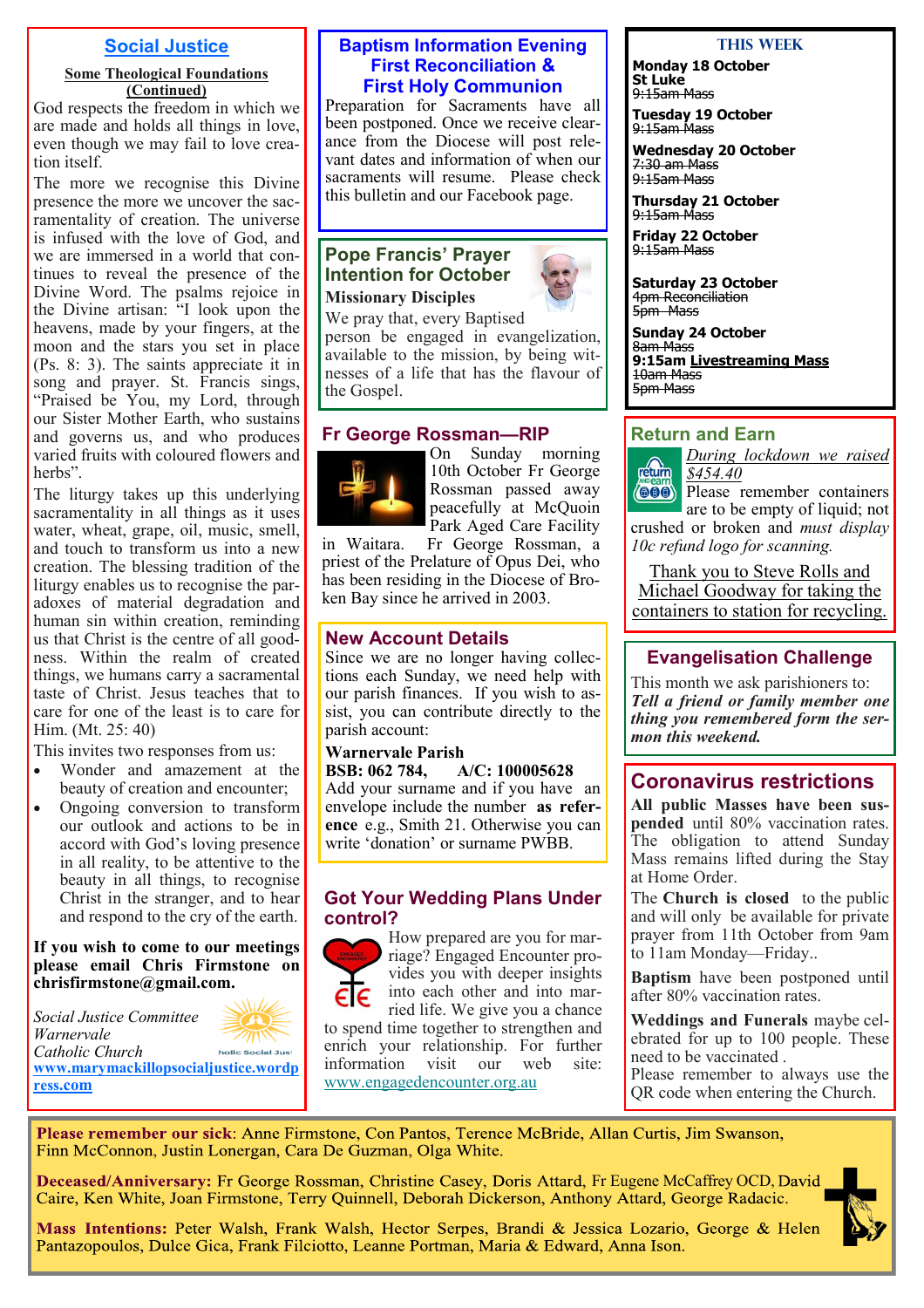# **29th Sunday in Ordinary Time, Year B**

## **First Reading Isaiah 53:10-11**

If he offers is life in atonement, he shall see his heirs and have long life.

The Lord has been pleased to crush his servant with suffering. If he offers his life in atonement, he shall see his heirs, he shall have a long life and through him what the Lord wishes will be done.

His soul's anguish over he shall see the light and be content. By his sufferings shall my servant justify many, taking their faults on himself.

The word of the Lord.

## **Responsorial Psalm Ps 32:4-5, 18-20, 22**

Lord, let your mercy be on us, as we place our trust in you.

The word of the Lord is faithful and all his works to be trusted. The Lord loves justice and right and fills the earth with his love. R

The Lord looks on those who revere him, on those who hope in his love, to rescue their souls from death, to keep them alive in famine.  $R$ 

Our soul is waiting for the Lord. The Lord is our help and our shield. May your love be upon us, O Lord, as we place all our hope in you.  $R$